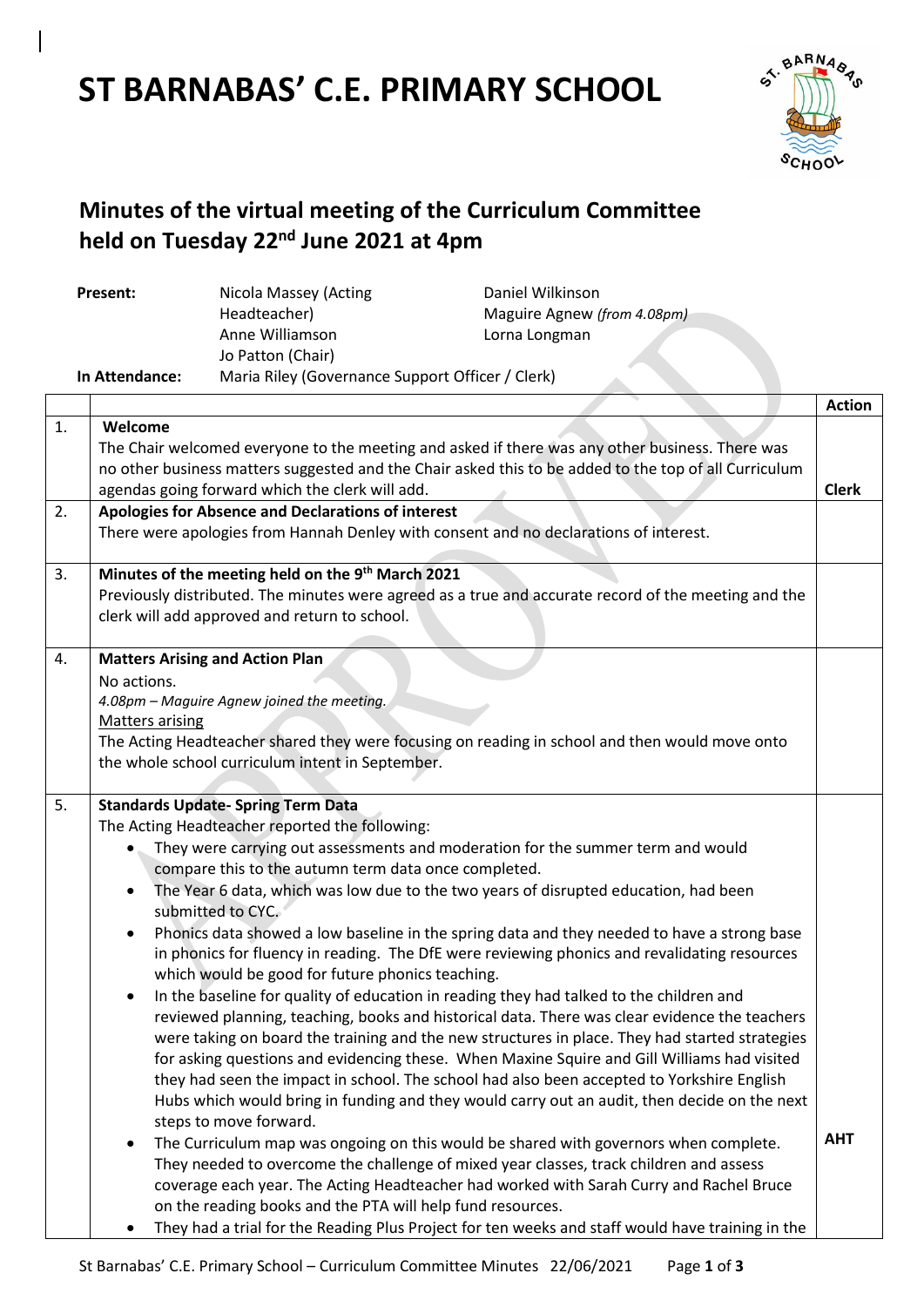|     | autumn term.                                                                                                                                                                                                                                                                                                                                                                                                                                                                                                                                                                                                                                                                                                                                       |                        |
|-----|----------------------------------------------------------------------------------------------------------------------------------------------------------------------------------------------------------------------------------------------------------------------------------------------------------------------------------------------------------------------------------------------------------------------------------------------------------------------------------------------------------------------------------------------------------------------------------------------------------------------------------------------------------------------------------------------------------------------------------------------------|------------------------|
|     | A governor commented the improvement in reading was evident in KS2 however not as much in KS1<br>and would the Yorkshire English Hub work with KS1 more to combat this. The Acting Headteacher<br>explained the Hub was support for EY and KS1 and they had made huge impacts in other schools,<br>whilst Reading Plus was a program for KS2. The governor asked if the Hub and Reading Plus would<br>complement the existing reading action plan in school, the Acting Headteacher responded the Hub<br>especially fitted in with the reading action plan and Reading Plus would be an additional intervention.<br>The governor asked if they would be shown more data when it was available, the Acting Headteacher<br>answered that they would. | <b>AHT</b>             |
| 6.  | <b>SEND Update</b>                                                                                                                                                                                                                                                                                                                                                                                                                                                                                                                                                                                                                                                                                                                                 |                        |
|     | The Acting Headteacher informed governors Carolyn Ray the Pathfinder SENDCo lead was supporting<br>staff in writing My Support Plans (MSP) through staff meetings and the SENDCo in school would lead<br>the review meetings. The non-negotiables were already established within classes and they were now<br>reviewing the non-negotiables when teaching SEND pupils. They were looking at transitions for SEND<br>pupils and they were going through an Education Health Care Plan (EHCP) process with a child who<br>was starting in Reception in September. The Chair of Governors shared, with the Vice Chair, they had<br>met with the SENDCo and they would share any reports at the FGB in a few weeks.                                   |                        |
|     | Confidential minutes followed.                                                                                                                                                                                                                                                                                                                                                                                                                                                                                                                                                                                                                                                                                                                     |                        |
| 7.  | Plans for September 2021 - Class arrangements and transitions<br>Confidential minutes followed.                                                                                                                                                                                                                                                                                                                                                                                                                                                                                                                                                                                                                                                    |                        |
|     |                                                                                                                                                                                                                                                                                                                                                                                                                                                                                                                                                                                                                                                                                                                                                    |                        |
| 8.  | <b>Curriculum Update including Church School Distinctiveness</b>                                                                                                                                                                                                                                                                                                                                                                                                                                                                                                                                                                                                                                                                                   |                        |
|     | The Acting Headteacher reported reading was the focus in school and they had made links with the<br>Blue Bookshop in York who would arrange virtual author visits and give the school discounts on<br>books. The curriculum overview would be competed for September and then they would review the<br>wider curriculum in the community.                                                                                                                                                                                                                                                                                                                                                                                                          |                        |
|     | The Chair of governors shared they needed to organise a Church School Distinctiveness group and<br>that she would contact the appropriate governors about this. The Acting Headteacher added there<br>was a new RE syllabus being launched by CYC and it would worth reviewing this in September.                                                                                                                                                                                                                                                                                                                                                                                                                                                  | <b>Chair</b><br>of Gov |
| 9.  | <b>Policies for Review</b>                                                                                                                                                                                                                                                                                                                                                                                                                                                                                                                                                                                                                                                                                                                         |                        |
|     | <b>RSHE Policy</b>                                                                                                                                                                                                                                                                                                                                                                                                                                                                                                                                                                                                                                                                                                                                 |                        |
|     | Already approved.                                                                                                                                                                                                                                                                                                                                                                                                                                                                                                                                                                                                                                                                                                                                  |                        |
| 10. | <b>Any Other Business</b><br>None.                                                                                                                                                                                                                                                                                                                                                                                                                                                                                                                                                                                                                                                                                                                 |                        |
| 11. | Dates and time of next meeting:                                                                                                                                                                                                                                                                                                                                                                                                                                                                                                                                                                                                                                                                                                                    |                        |

The meeting closed at 5pm

**APPROVED 09/11/2021**

Jo Patton (Chair) Date